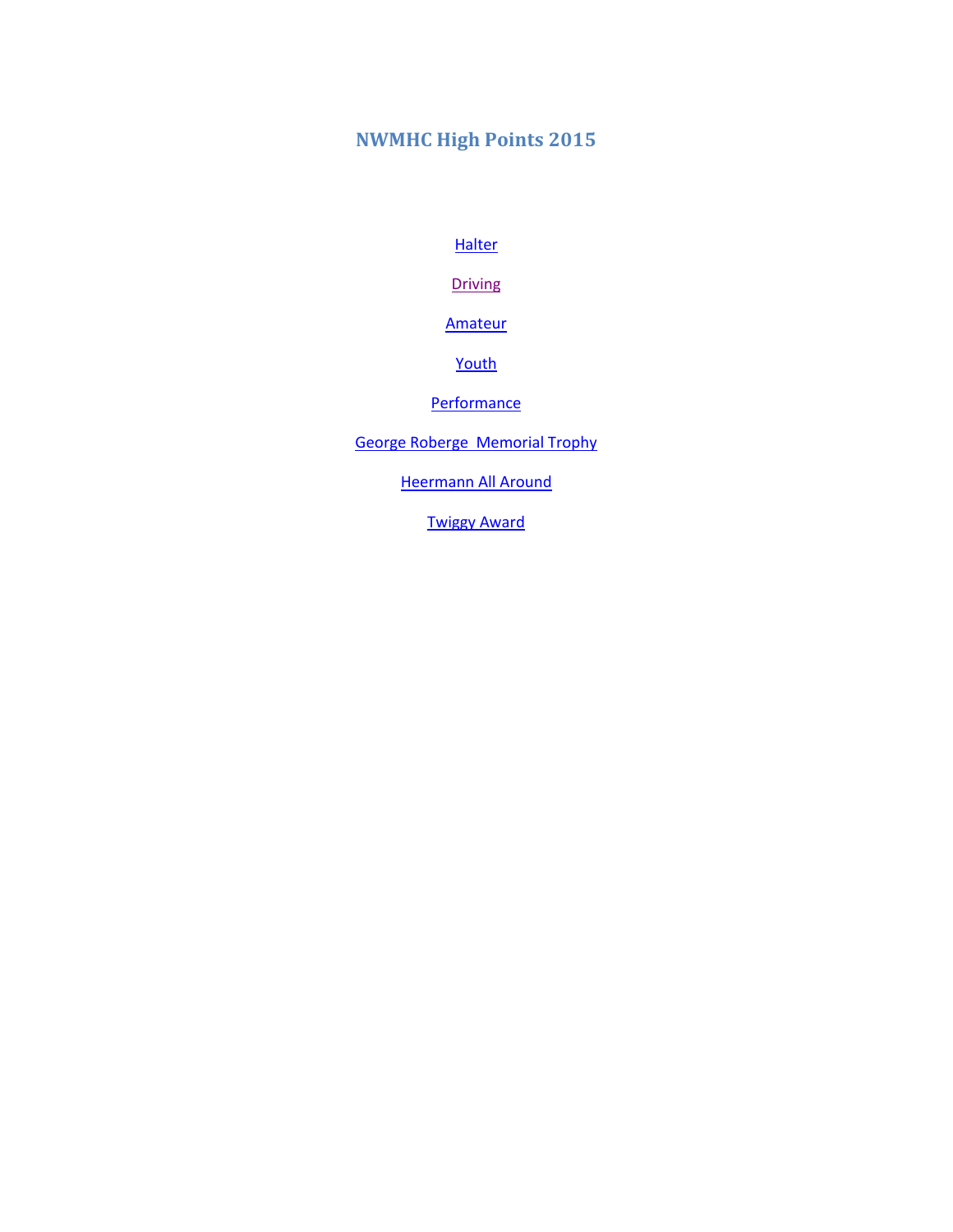<span id="page-1-0"></span>

| NORTHWEST MINIATURE HORSE CLUB<br>2015 |                                                                                                                                              |    |    |                          |                         |              |  |  |  |
|----------------------------------------|----------------------------------------------------------------------------------------------------------------------------------------------|----|----|--------------------------|-------------------------|--------------|--|--|--|
|                                        |                                                                                                                                              |    |    |                          |                         |              |  |  |  |
|                                        | Amateur High Points Level 1 and Level 2<br>The Amateur/Horse team must compete in halter and two (2) of the three (3) categories in Driving, |    |    |                          |                         |              |  |  |  |
|                                        |                                                                                                                                              |    |    |                          |                         |              |  |  |  |
|                                        | Obstacle and Hunter/Jumper.                                                                                                                  |    |    | <b>Table of Contents</b> |                         |              |  |  |  |
|                                        | <b>WOW</b><br>Can-Am<br><b>BC Classic</b>                                                                                                    |    |    |                          | <b>OR State</b><br>Fair | <b>TOTAL</b> |  |  |  |
| <b>AMATEUR</b><br>LEVEL 1              |                                                                                                                                              |    |    |                          |                         |              |  |  |  |
| Dayspring<br>Dare to<br>Dream          | Jennifer<br>Ervin                                                                                                                            | 69 | X  | 57                       |                         | 126          |  |  |  |
| Sunnyvale<br>PS L Luv U<br>Bobby       | Vicki Schulz                                                                                                                                 | 40 | 73 |                          |                         | 113          |  |  |  |
|                                        |                                                                                                                                              |    |    |                          |                         |              |  |  |  |
| <b>AMATEUR</b><br>LEVEL <sub>2</sub>   |                                                                                                                                              |    |    |                          |                         |              |  |  |  |
| None                                   |                                                                                                                                              |    |    |                          |                         |              |  |  |  |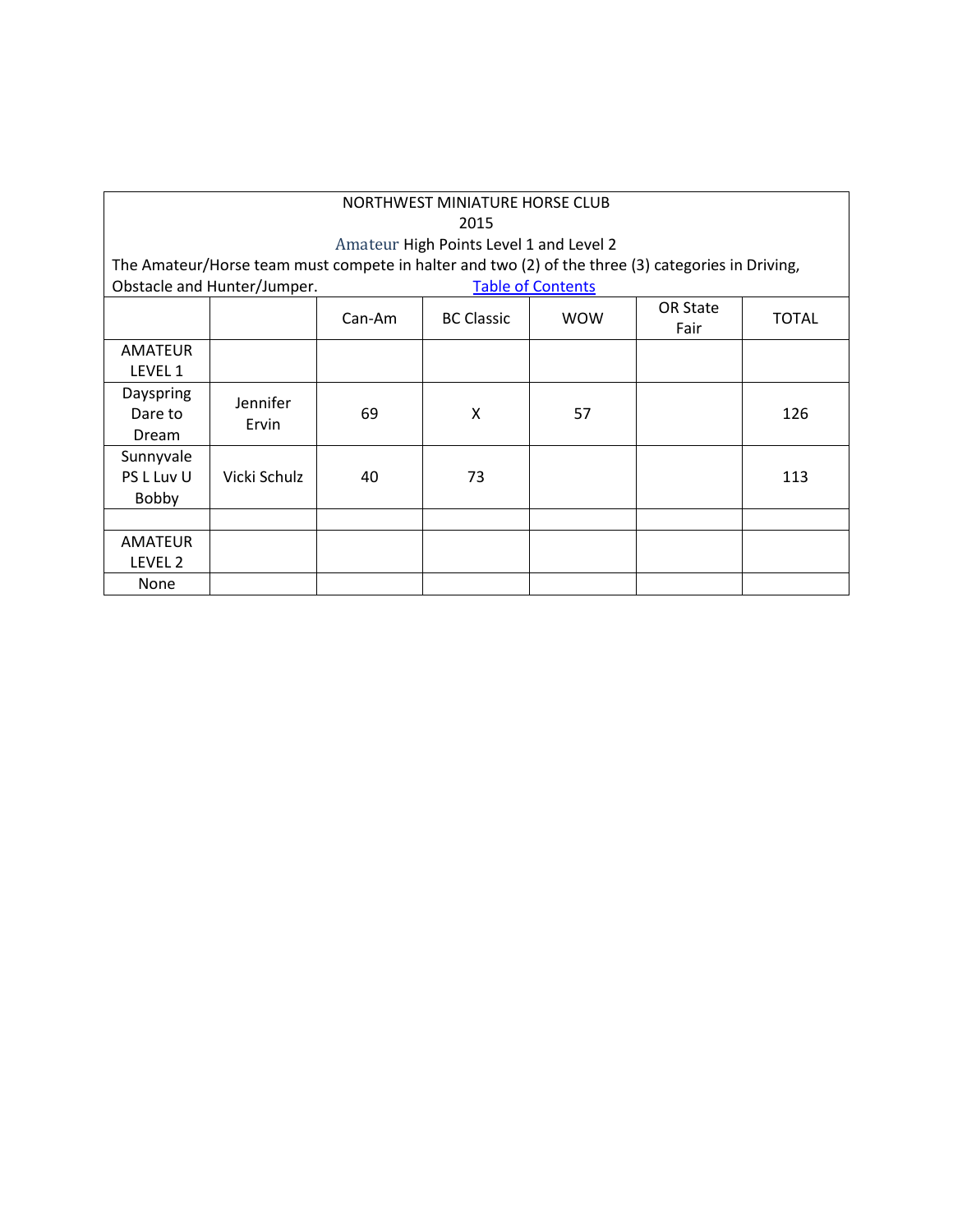<span id="page-2-0"></span>

| NORTHWEST MINIATURE HORSE CLUB                                                                                                             |                        |                          |                   |            |                 |              |  |  |  |
|--------------------------------------------------------------------------------------------------------------------------------------------|------------------------|--------------------------|-------------------|------------|-----------------|--------------|--|--|--|
| 2015                                                                                                                                       |                        |                          |                   |            |                 |              |  |  |  |
| <b>Overall Youth High Point</b><br>A youth can only win this award one time so this award will go to the highest placing youth who has not |                        |                          |                   |            |                 |              |  |  |  |
| won the award.                                                                                                                             |                        | <b>Table of Contents</b> |                   |            |                 |              |  |  |  |
|                                                                                                                                            |                        |                          |                   |            | <b>OR State</b> |              |  |  |  |
|                                                                                                                                            |                        | Can-Am                   | <b>BC Classic</b> | <b>WOW</b> | Fair            | <b>TOTAL</b> |  |  |  |
| Oak Grove<br>Legends Born to<br>Run                                                                                                        | Devlin<br>Newnham      | 85                       | X                 | 149        |                 | 234          |  |  |  |
| Bonsai Run<br>Valencia                                                                                                                     | Payten<br>Creecy       | 102                      | X                 | 123        |                 | 225          |  |  |  |
| Mostly Minis Top<br>Secret                                                                                                                 | Brooklyn<br>Ervin      | 105                      | X                 | 92         |                 | 197          |  |  |  |
| <b>CNF GQs Black</b><br>Label                                                                                                              | Devlin<br>Newnham      | 88                       | X                 | 96         |                 | 184          |  |  |  |
| <b>Century Farms</b><br>Quazar                                                                                                             | Sunny<br>Balshaw       | 59                       | 114               |            |                 | 173          |  |  |  |
| Emerald Valley's<br><b>Strike It Lucky</b>                                                                                                 | Parker<br>Creecy       | 51                       | X                 | 92         |                 | 143          |  |  |  |
| Ranch O Quinn Sir<br>Jonquil                                                                                                               | Brooklyn<br>Ervin      | 62                       | X                 | 79         |                 | 141          |  |  |  |
| Oak Bay<br><b>Burnished Edition</b>                                                                                                        | Olivia<br>Tucker       | 32                       | X                 | 95         |                 | 127          |  |  |  |
| Emerald Valley's<br>Strike It Lucky                                                                                                        | Parker<br>Creecy       | 51                       | X                 | 92         |                 | 125          |  |  |  |
| Sunnyvale Makers<br>Mark Kentucky<br>Gold                                                                                                  | Sunny<br>Balshaw       | 53                       | 70                |            |                 | 123          |  |  |  |
| <b>Vintage Farms</b><br><b>Simply Awesome</b>                                                                                              | <b>Ivy Foxall</b>      | 50                       | X                 | 66         |                 | 116          |  |  |  |
| Viewcrest Captain<br>Morgan                                                                                                                | Payten<br>Creecy       | 48                       | X                 | 59         |                 | 107          |  |  |  |
| Dayspring Dare to<br>Dream                                                                                                                 | Brooklyn<br>Ervin      | 38                       | X                 | 59         |                 | 97           |  |  |  |
| VFM Abracadabra                                                                                                                            | Amber<br>Hansen        | 42                       | X                 | 42         |                 | 84           |  |  |  |
| Dardan's<br>Assuredly<br>Sophisticated                                                                                                     | Brooklyn<br>Ervin      | 34                       | X                 | 42         |                 | 76           |  |  |  |
| <b>Alliance Mister</b><br>GQ                                                                                                               | <b>Brooke</b><br>White | 73                       |                   |            |                 | 73           |  |  |  |
| Dardan's<br>Assuredly<br>Sophisticated                                                                                                     | Marissa<br>Ervin       | 24                       | Χ                 | 48         |                 | 72           |  |  |  |
| Candylands Cocis<br>wild Girl                                                                                                              | Parker<br>Creecy       | 29                       | X                 | 39         |                 | 68           |  |  |  |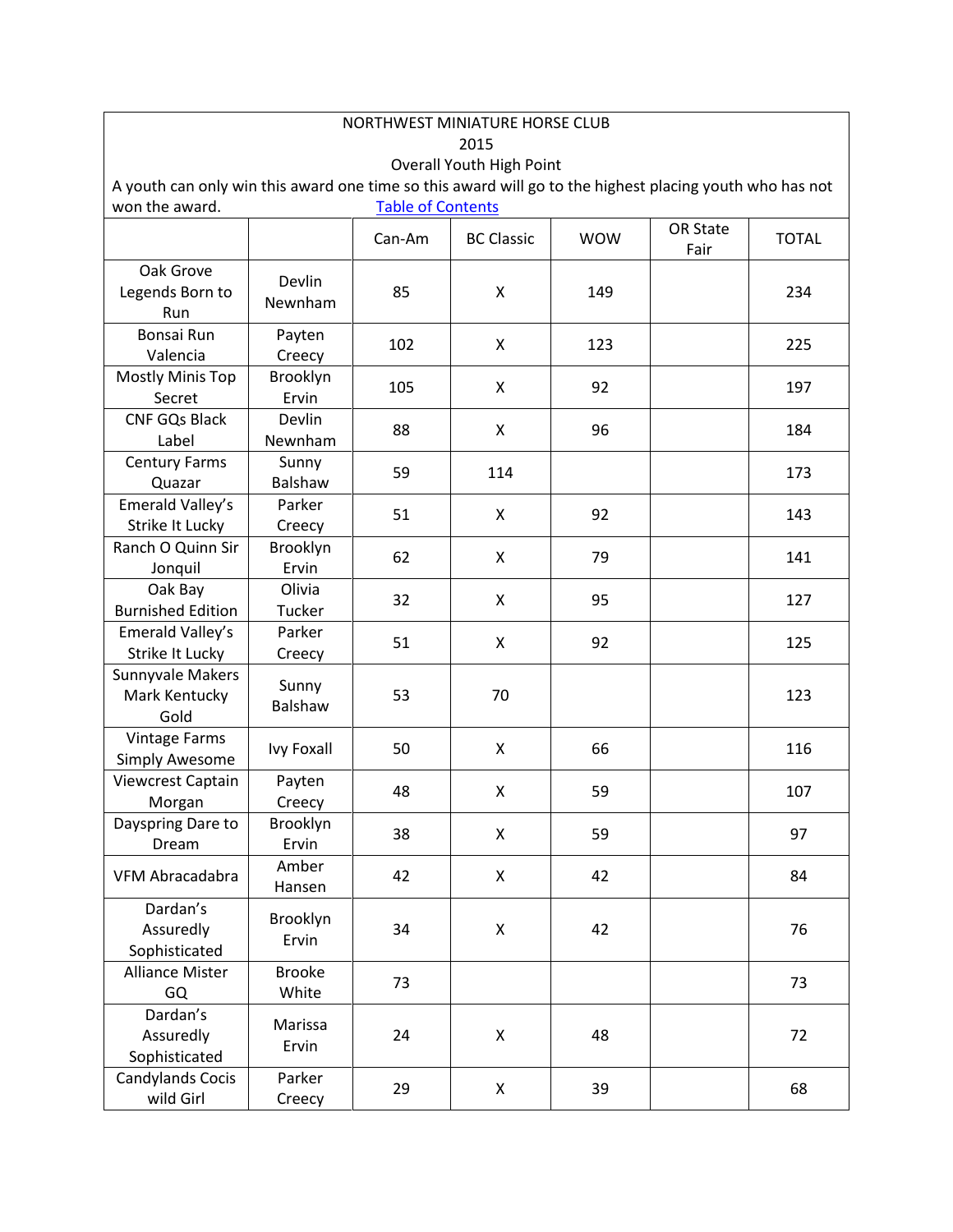| Lymrick's<br><b>Irresistible Force</b>                  | Avery<br>Rowland    | 64 |   |    | 64 |
|---------------------------------------------------------|---------------------|----|---|----|----|
| Dayspring Dare to<br>Dream                              | Marissa<br>Ervin    | 38 | X | 19 | 57 |
| <b>VFM Banana Anna</b><br>Bo Banna                      | Jordan Van<br>Fleet | 56 |   |    | 56 |
| Sunnyvale<br>Monarchos<br>Majestic                      | Sunny<br>Balshaw    | 54 |   |    | 54 |
| <b>Telles Golden</b><br><b>Sweet Tart</b><br>Confection | Chantel<br>Downing  | X  | X | 54 | 54 |
| Scott Creek Jazz<br><b>Tribute</b>                      | Nathan<br>Howell    | 4  | X | 47 | 51 |
| <b>VFM Abracadabra</b>                                  | Ben Hansen          | 16 | Χ | 34 | 50 |
| Hunterberry Hill<br>Jazzedup Edition<br><b>SE</b>       | Avery<br>Rowland    | X  | X | 50 | 50 |
| Emerald Valley's<br>Definitely<br>Awesome               | Presley<br>Creecy   | 19 | X | 31 | 50 |
| Los Arboles<br>Odyssey's Rangler                        | Sunny<br>Balshaw    | 44 |   |    | 44 |
| <b>VFM Banana Anna</b><br>Bo Banna                      | Ben Hansen          | 21 | X | 21 | 42 |
| Hunterberry Hill<br>Salsashottycayene                   | Avery<br>Rowland    | 21 | X | 21 | 42 |
| Viewcrest Captain<br>Morgan                             | Parker<br>Creecy    | X  | X | 41 | 41 |
| Viewcrest Captain<br>Morgan                             | Presley<br>Creecy   | X  | X | 36 | 36 |
| Columbia Mighty<br>Titan                                | Avery<br>Rowland    | 34 |   |    | 34 |
| <b>Gallery Originals</b><br><b>Miss Perphection</b>     | Morgan<br>McGuire   | 34 |   |    | 34 |
| CA Little King's<br>Copy Cat                            | Chantel<br>Downing  | X  | X | 32 | 32 |
| Hunterberry Hill<br>Jess Marvlous                       | Avery<br>Rowland    | 20 | X | 12 | 32 |
| Star Valley's<br>Daydream<br>Believer                   | Avery<br>Rowland    | 30 |   |    | 30 |
| <b>VFM Flash Dance</b>                                  | Fiona Daly          | 27 |   |    | 27 |
| Sunnyvales<br>Dealers PF Flyer                          | Sunny<br>Balshaw    | 25 |   |    | 25 |
| Celebrations<br><b>Tennessee Lily</b>                   | Presley<br>Creecy   | 25 |   |    | 25 |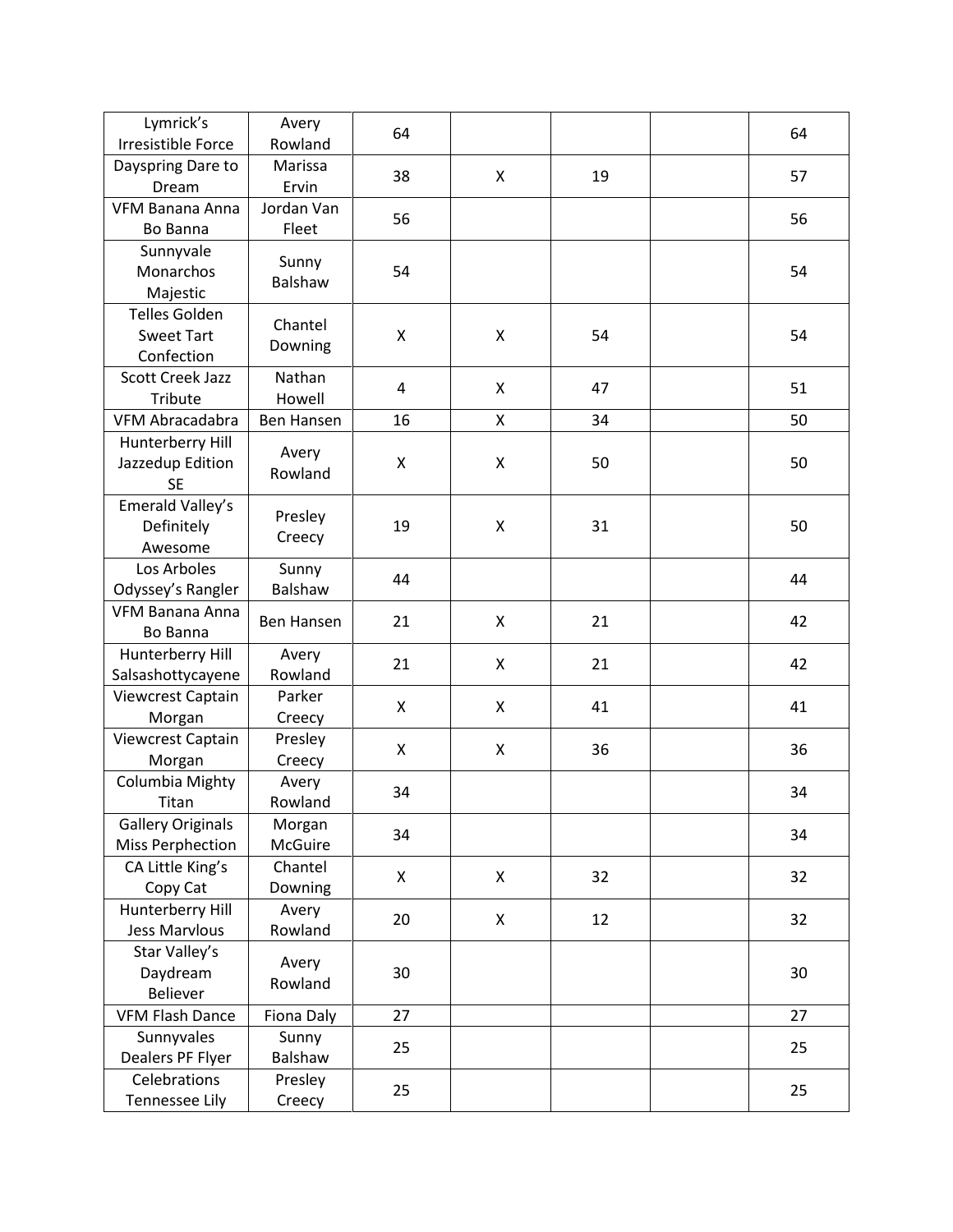| Diamond F Special<br>Edition                | Nathan<br>Howell         | 23           |   |    | 23           |
|---------------------------------------------|--------------------------|--------------|---|----|--------------|
| Oak Grove<br>Legends Jerry Rice             | Chantel<br>Downing       | 22           |   |    | 22           |
| Casino Gold Vader<br>High Roller<br>Miracle | Devlin<br>Newnham        | X            | X | 22 | 22           |
| LM Idols Hawks<br>Couture                   | Avery<br>Rowland         | 21           | X | X  | 21           |
| Hunterberry Hill<br><b>Urban Edition</b>    | Avery<br>Rowland         | 20           |   |    | 20           |
| Bonsai Run Fool's<br>Gold                   | Morgan<br>McGuire        | 19           |   |    | 19           |
| RH Wyndsong's<br>Revenge                    | Olivia<br>Tucker         | X            | X | 18 | 18           |
| Zarzuela's<br>Sabrosa                       | Olivia<br>Sherman        | 17           |   |    | 17           |
| MSR Majesty's<br>Angelique                  | Logan<br>Fousek-Kahl     | X            | X | 17 | 17           |
| <b>Candylands Cocis</b><br>Wild Girl        | Presley<br>Creecy        | X            | X | 16 | 16           |
| Hunterberry Hill<br>Splash of Class         | Gabriel<br>Fousek-Kahl   | X            | X | 15 | 15           |
| Oka Bay Salsas<br>Testerossa                | Donae<br>Sherman         | 11           |   |    | 11           |
| Thistle Field O Bay<br>B                    | Emmaline<br><b>Bruce</b> | 10           |   |    | 10           |
| <b>Vintage Farms</b><br>Midnight Waltz      | Avery<br>Rowland         | 8            |   |    | 8            |
| Grosshill Dandy's<br><b>Special Edition</b> | Avery<br>Rowland         | 8            |   |    | 8            |
| Emerald Valley's<br><b>Buttons Beau</b>     | Devlin<br>Newnham        | 4            |   |    | 4            |
| Mountain<br>Meadows Bey<br>Explosion        | Avery<br>Rowland         | $\mathbf{1}$ |   |    | $\mathbf{1}$ |
|                                             |                          |              |   |    |              |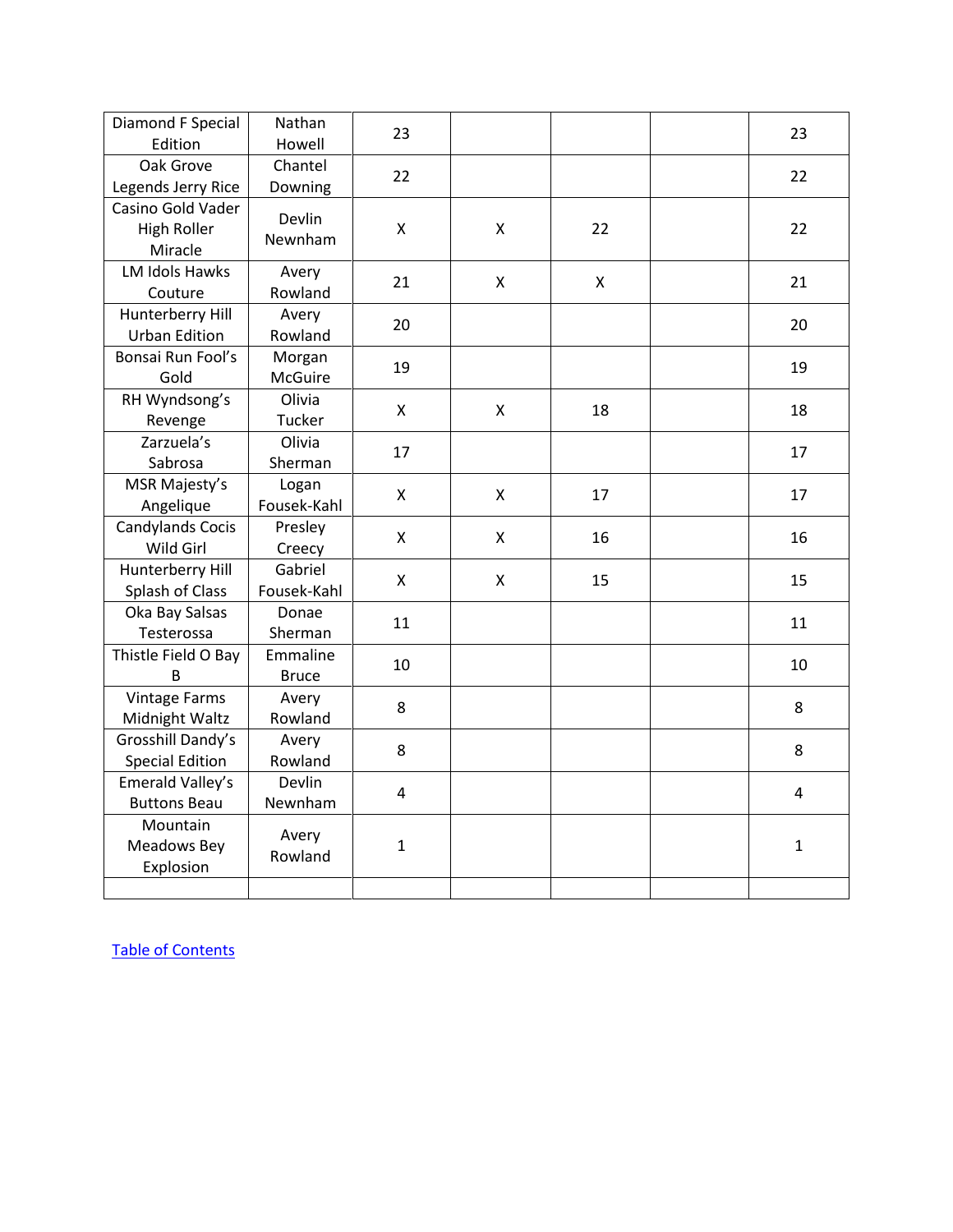### NORTHWEST MINIATURE HORSE CLUB

## 2015

### Overall High Point Halter

<span id="page-5-0"></span>

|                          |                       | Can-Am | <b>BC Classic</b>  | <b>WOW</b> | <b>State Fair</b> | <b>TOTAL</b> |
|--------------------------|-----------------------|--------|--------------------|------------|-------------------|--------------|
| <b>VFM Maximum</b>       | Katie Hansen          | 24     | X                  | 25         |                   | 49           |
| Revenge                  |                       |        |                    |            |                   |              |
| Scott Creek Indi         | Joanne/Larry          | 27     | $\mathsf{x}$       | 20         |                   | 47           |
| <b>Chrome Wheels</b>     | <b>Ross</b>           |        |                    |            |                   |              |
| Scott Creek Cajun        | Joanne/Larry          | 23     | $\mathsf{x}$       | 22         |                   | 45           |
| Commotion                | Ross                  |        |                    |            |                   |              |
| Hunterberry Hill         | Garret/Linda          | 24     | X                  | 23         |                   | 47           |
| <b>Urban Edition</b>     | Harrington            |        |                    |            |                   |              |
| <b>Scott Creek</b>       | Joanne/Larry          | 21     | $\pmb{\mathsf{X}}$ | 23         |                   | 44           |
| Monarch Black            | Ross                  |        |                    |            |                   |              |
| Swan                     |                       |        |                    |            |                   |              |
| <b>Scott Creek</b>       | Joanne/Larry          | 16     | X                  | 27         |                   | 43           |
| Monarch Red Hot          | Ross                  |        |                    |            |                   |              |
| Mocha                    |                       |        |                    |            |                   |              |
| Sunnyvale PS I Luv       | Vicki Schulz          | 21     | 21                 |            |                   | 42           |
| U Bobby                  |                       |        |                    |            |                   |              |
| RH Wyndsongs             | Roberta Hardy         | 21     | $\pmb{\mathsf{X}}$ | 21         |                   | 42           |
| Revenge                  |                       |        |                    |            |                   |              |
| <b>Scott Creek Jaded</b> | Joanne/Larry          | 15     | X                  | 26         |                   | 41           |
| Commotion                | Ross                  |        |                    |            |                   |              |
| <b>Vintage Farms</b>     | Olivia Abboud         | 21     | $\pmb{\mathsf{X}}$ | 20         |                   | 41           |
| <b>Tuscan Tango</b>      |                       |        |                    |            |                   |              |
| Zarzuelas                | Roberta Hardy         | 21     | $\mathsf{x}$       | 18         |                   | 39           |
| Corinthian Adonis        |                       |        |                    |            |                   |              |
| <b>Country Rds</b>       | Diane Dorigan         | 23     | $\pmb{\mathsf{X}}$ | 16         |                   | 39           |
| <b>Hughston Rio</b>      |                       |        |                    |            |                   |              |
| Grande                   |                       |        |                    |            |                   |              |
| Tea Cups Zuper           | Amanda                | 18     | $\pmb{\mathsf{X}}$ | 17         |                   | 35           |
| Lady Felicity            | Leichner              |        |                    |            |                   |              |
| <b>VFM Risque</b>        | Katie Hansen          | 12     | $\mathsf{x}$       | 20         |                   | 32           |
| Revenge                  |                       |        |                    |            |                   |              |
| Oak Bay Salsas           | Olivia                | 15     | Χ                  | 15         |                   | 30           |
| Sharper Image            | Tucker/Roberta        |        |                    |            |                   |              |
|                          | Hardy                 |        |                    |            |                   |              |
| Bonsai Run and           | <b>Sharon Dickens</b> | 13     | $\mathsf{X}$       | 16         |                   | 29           |
| Don't Look Back          |                       |        |                    |            |                   |              |
| <b>Winsomes Saved</b>    | Kelsey Logue          | 10     | X                  | 18         |                   | 28           |
| the Best For Last        |                       |        |                    |            |                   |              |
| Winsomes                 | Heather               | 11     | $\pmb{\mathsf{X}}$ | 17         |                   | 28           |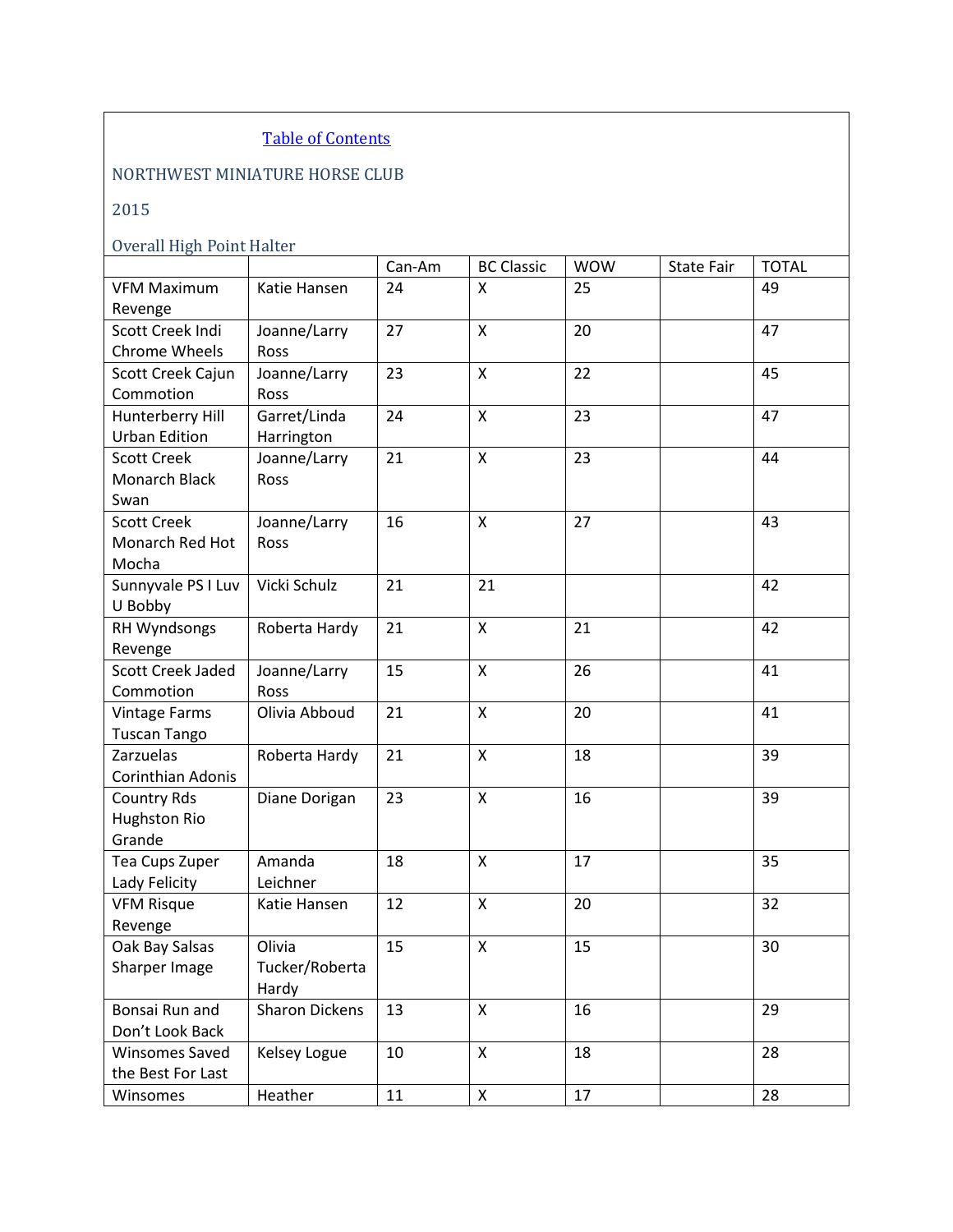| Fashioned by the         | Fousek/Barbara        |                           |                           |    |    |
|--------------------------|-----------------------|---------------------------|---------------------------|----|----|
| <b>Best</b>              | Kahl                  |                           |                           |    |    |
| LM Idols Hawks           | Jennifer,             | 27                        |                           |    | 27 |
| Couture                  | Adelyn, Avery         |                           |                           |    |    |
|                          | Rowland               |                           |                           |    |    |
| Marystown                | Jacob                 | $\boldsymbol{\mathsf{X}}$ | $\boldsymbol{\mathsf{X}}$ | 27 | 27 |
| McDreamy                 | Elliot/Richard        |                           |                           |    |    |
|                          | Erickson              |                           |                           |    |    |
| Hunterberry Hill         | Jennifer,             | X                         | $\boldsymbol{\mathsf{X}}$ | 27 | 27 |
| <b>Impressive Design</b> | Adelyn, Avery         |                           |                           |    |    |
|                          | Rowland               |                           |                           |    |    |
| Hunterberry Hill         | Jennifer,             | 25                        |                           |    | 25 |
| California Chrome        | Adelyn, Avery         |                           |                           |    |    |
|                          | Rowland               |                           |                           |    |    |
| Lombards                 | Joan/Bruce            | 24                        |                           |    | 24 |
| Canadian                 | Cunningham            |                           |                           |    |    |
| Alacadebra               |                       |                           |                           |    |    |
| Star Valley's            | Jennifer,             | 24                        |                           |    | 24 |
| Daydream                 | Adelyn, Avery         |                           |                           |    |    |
| <b>Believer</b>          | Rowland               |                           |                           |    |    |
| Hunterberry Hill         | Jennifer, Adelyn,     | 24                        |                           |    | 24 |
| Salsashottycayene        | Avery Rowland         |                           |                           |    |    |
| Lombards                 | Joan/Bruce            | 23                        |                           |    | 23 |
| Canadian                 | Cunningham            |                           |                           |    |    |
| Alacazoom                |                       |                           |                           |    |    |
| <b>Scott Creek</b>       | Jessica Kimball       | 21                        |                           |    | 21 |
| <b>Mystical Calendar</b> |                       |                           |                           |    |    |
| Girl                     |                       |                           |                           |    |    |
| CA Little King's         | Virginia              | $\mathsf{X}$              | X                         | 21 | 21 |
| Copy Cat                 | Newnham               |                           |                           |    |    |
| Sunnyvale                | Heather/John          | 21                        |                           |    | 21 |
| Monarchos                | Ward                  |                           |                           |    |    |
| Majestic                 |                       |                           |                           |    |    |
| Flyin Gs Charming        | <b>Tracy Gutscher</b> | 21                        |                           |    | 21 |
| I'm Assured              |                       |                           |                           |    |    |
| Oak Bay Elite            | Garret/Linda          | 20                        |                           |    | 20 |
| Endeavor                 | Harrington            |                           |                           |    |    |
| Thistle Fields O         | Janine                | 19                        |                           |    | 19 |
| Bay B                    | McDonald              |                           |                           |    |    |
| Mountain                 | Jennifer, Adelyn,     | 19                        |                           |    | 19 |
| Meadows Bey              | Avery Rowland         |                           |                           |    |    |
| Explosion                |                       |                           |                           |    |    |
| Heermann                 | Julie                 | 19                        |                           |    | 19 |
| Jimmy's Jam              | Hemenway              |                           |                           |    |    |
| TJ Ice on Fire           | Tina Harrison         | X                         | 19                        |    | 19 |
| Thistle Fields           | Janine                | 18                        |                           |    | 18 |
| <b>Mystical Spirit</b>   | McDonald              |                           |                           |    |    |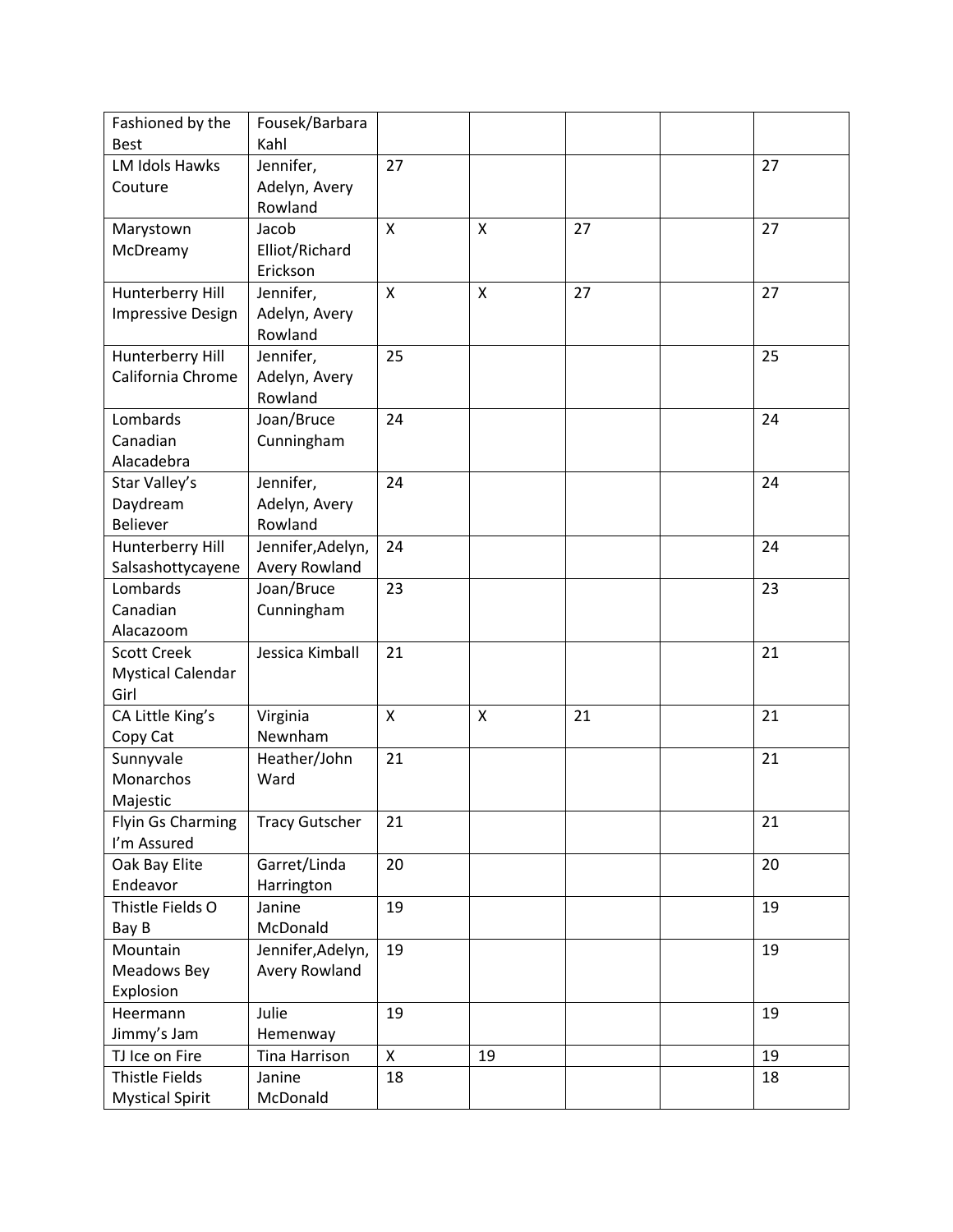| Hunterberry Hill       | Jennifer             | 18                        |                           |    | 18             |
|------------------------|----------------------|---------------------------|---------------------------|----|----------------|
| Jazzedup Edition       | Rowland              |                           |                           |    |                |
| <b>SE</b>              |                      |                           |                           |    |                |
| <b>Scott Creek</b>     | Joanne/Larry         | $\boldsymbol{\mathsf{X}}$ | X                         | 17 | 17             |
| Monarch                | <b>Ross</b>          |                           |                           |    |                |
| Momento                |                      |                           |                           |    |                |
| <b>Scott Creek</b>     | Joanne/Larry         | 16                        |                           |    | 16             |
| Monarch                | Ross                 |                           |                           |    |                |
| <b>Mountain Maid</b>   |                      |                           |                           |    |                |
| <b>Scott Creek</b>     | Joanne               | $\boldsymbol{\mathsf{X}}$ | $\boldsymbol{\mathsf{X}}$ | 16 | 16             |
| Monarch Night          | Ross/Heather         |                           |                           |    |                |
| Flight                 | Fousek               |                           |                           |    |                |
| <b>Stars Gladiator</b> | Jamie                | $\boldsymbol{\mathsf{X}}$ | $\mathsf{x}$              | 16 | 16             |
|                        | Bethany/Diane        |                           |                           |    |                |
|                        | Dorigan              |                           |                           |    |                |
| <b>RHFM Geminis</b>    | Cindy Saum           | 14                        |                           |    | 14             |
| Sparklin Kid           |                      |                           |                           |    |                |
| TJ Make Mine           | <b>Tina Harrison</b> | $\boldsymbol{\mathsf{X}}$ | 14                        |    | 14             |
| <b>Sugar Coated</b>    |                      |                           |                           |    |                |
| TJ Belle of the Ball   | <b>Tina Harrison</b> | $\mathsf{x}$              | 16                        |    | 16             |
| Zaraulea Sabrosa       | Kelsie Sherman       | 15                        |                           |    | 15             |
| Gold Vision's Jess     | Joanne               | 15                        |                           |    | 15             |
| A Lil Redhead          | Anderson             |                           |                           |    |                |
| TJ Sound the           | <b>Tina Harrison</b> | $\boldsymbol{\mathsf{X}}$ | 14                        |    | 14             |
| Alarm                  |                      |                           |                           |    |                |
| MSR Majesty's          | Heather              | 12                        |                           |    | 12             |
| Angelique              | Fousek/Barbara       |                           |                           |    |                |
|                        | Kahl                 |                           |                           |    |                |
| Grosshill Dandy's      | Jennifer,            | 11                        |                           |    | 11             |
| <b>Special Edition</b> | Adelyn, Avery        |                           |                           |    |                |
|                        | Rowland              |                           |                           |    |                |
| Heermann Rippin        | Carole/Dan           | 10                        |                           |    | 10             |
| Rhythms Boy            | Heermann             |                           |                           |    |                |
| Lizzy B Painted        | Vicki Schulz         | $\boldsymbol{\mathsf{X}}$ | 10                        |    | 10             |
| Laydee                 |                      |                           |                           |    |                |
| Shalamara Acres        | Jessica Kimball      | 9                         |                           |    | 9              |
| Midnight Jewel         |                      |                           |                           |    |                |
| Shalamara Acres        | Mary C. Houts        | $\mathsf{X}$              | X                         | 5  | 5              |
| Morning Cloud          |                      |                           |                           |    |                |
| <b>RHFM Geminis</b>    | Cindy Saum           | $\overline{4}$            |                           |    | $\overline{4}$ |
| Dancin in the          |                      |                           |                           |    |                |
| Wind                   |                      |                           |                           |    |                |
|                        |                      |                           |                           |    |                |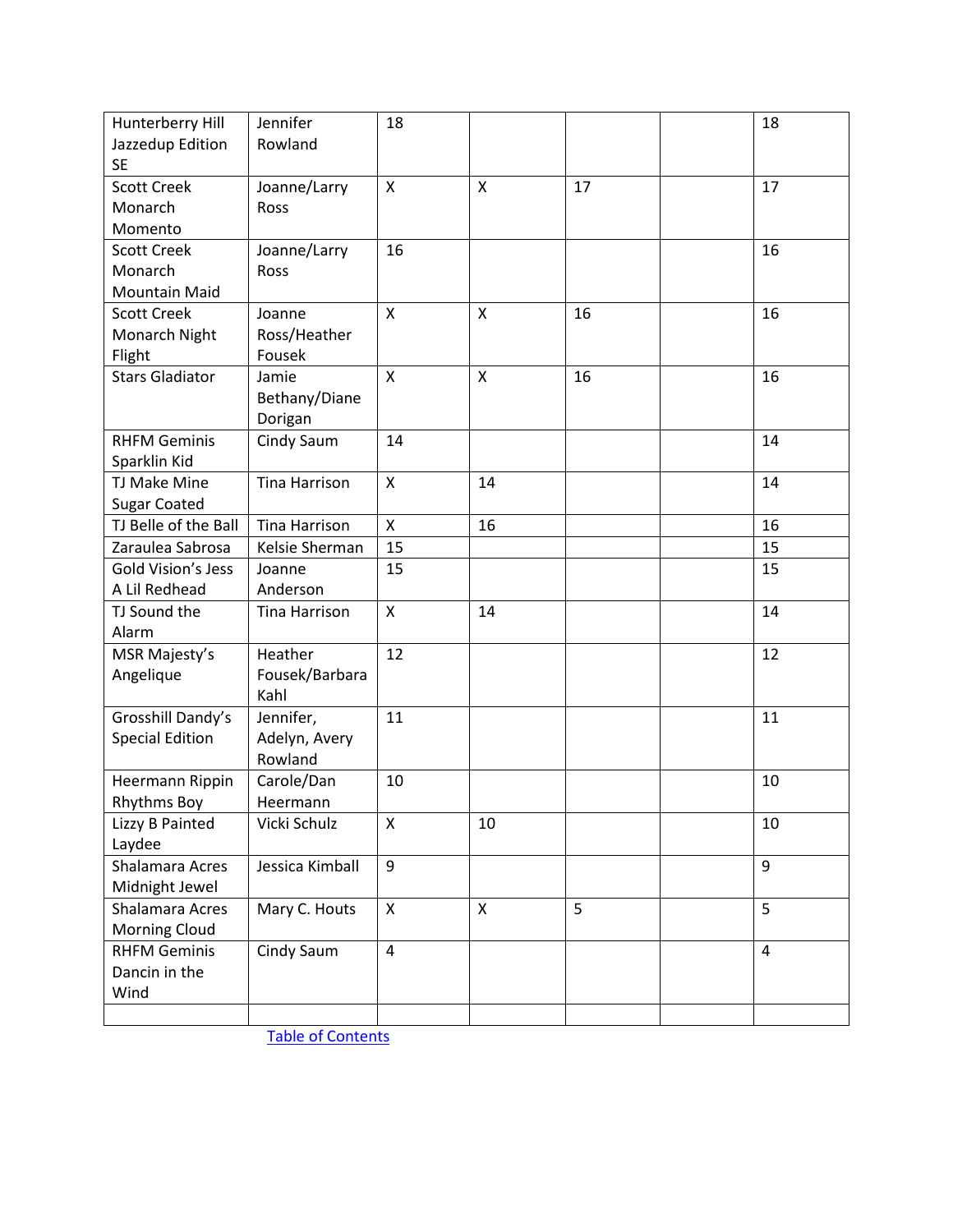<span id="page-8-0"></span>

| NORTHWEST MINIATURE HORSE CLUB<br>2015                 |                                          |             |                                      |            |                  |              |  |  |  |
|--------------------------------------------------------|------------------------------------------|-------------|--------------------------------------|------------|------------------|--------------|--|--|--|
|                                                        |                                          |             | Overall High Point Performance Horse |            |                  |              |  |  |  |
|                                                        |                                          | Can-Am      | <b>BC Classic</b>                    | <b>WOW</b> | OR State<br>Fair | <b>TOTAL</b> |  |  |  |
| Sunnyvale<br><b>Makers</b><br>Mark<br>Kentucky<br>Gold | Heather/John<br>Ward                     | 33          | 55                                   |            |                  | 88           |  |  |  |
| Sunnyvale<br>PS I Luv U<br>Bobby                       | Vicki Schulz                             | 49          | 31                                   |            |                  | 80           |  |  |  |
| Century<br>Farms<br>Quazar                             | Heather/John<br>Ward, Sunny<br>Balshaw   | 16          | 53                                   |            |                  | 69           |  |  |  |
| Columbia<br><b>Mighty Titan</b>                        | Jennifer,<br>Avery,<br>Adelyn<br>Rowland | 33          |                                      |            |                  | 33           |  |  |  |
| Country Rd<br>Hughstons<br>Rio Grande                  | Diane<br>Dorigan                         | 18          | X                                    | 14         |                  | 32           |  |  |  |
| Sunnyvale<br>Monarchos<br>Majestic                     | Heather/John<br>Ward                     | 30          |                                      |            |                  | 30           |  |  |  |
| TJ Belle of<br>the Ball                                | <b>Tina Harrison</b>                     | X           | 24                                   |            |                  | 24           |  |  |  |
| Oak Grove<br>Legends<br>Born to Run                    | Virginia<br>Newnham                      | 21          |                                      |            |                  | 21           |  |  |  |
| Lizzy B<br>Painted<br>Laydee                           | Vicki Schulz                             | 15          | 6                                    |            |                  | 21           |  |  |  |
| TJ Fire on<br>Ice                                      | Tina Harrison                            | X           | 20                                   |            |                  | 20           |  |  |  |
| Lombards<br>Canadian<br>Alacadebra                     | Joan/Bruce<br>Cunningham                 | 18          |                                      |            |                  | 18           |  |  |  |
| Tea Cups<br>Zuper Lady<br>Felicity                     | Amanda<br>Leichner                       | $\mathbf 1$ | X                                    | 14         |                  | 15           |  |  |  |
| Hunterberry<br>Hill Jazzedup<br><b>Edition SE</b>      | Jennifer<br>Rowland                      | 15          |                                      |            |                  | 15           |  |  |  |
| Vintage<br>Farms                                       | Sheri<br>Dingmon                         | 15          |                                      |            |                  | 15           |  |  |  |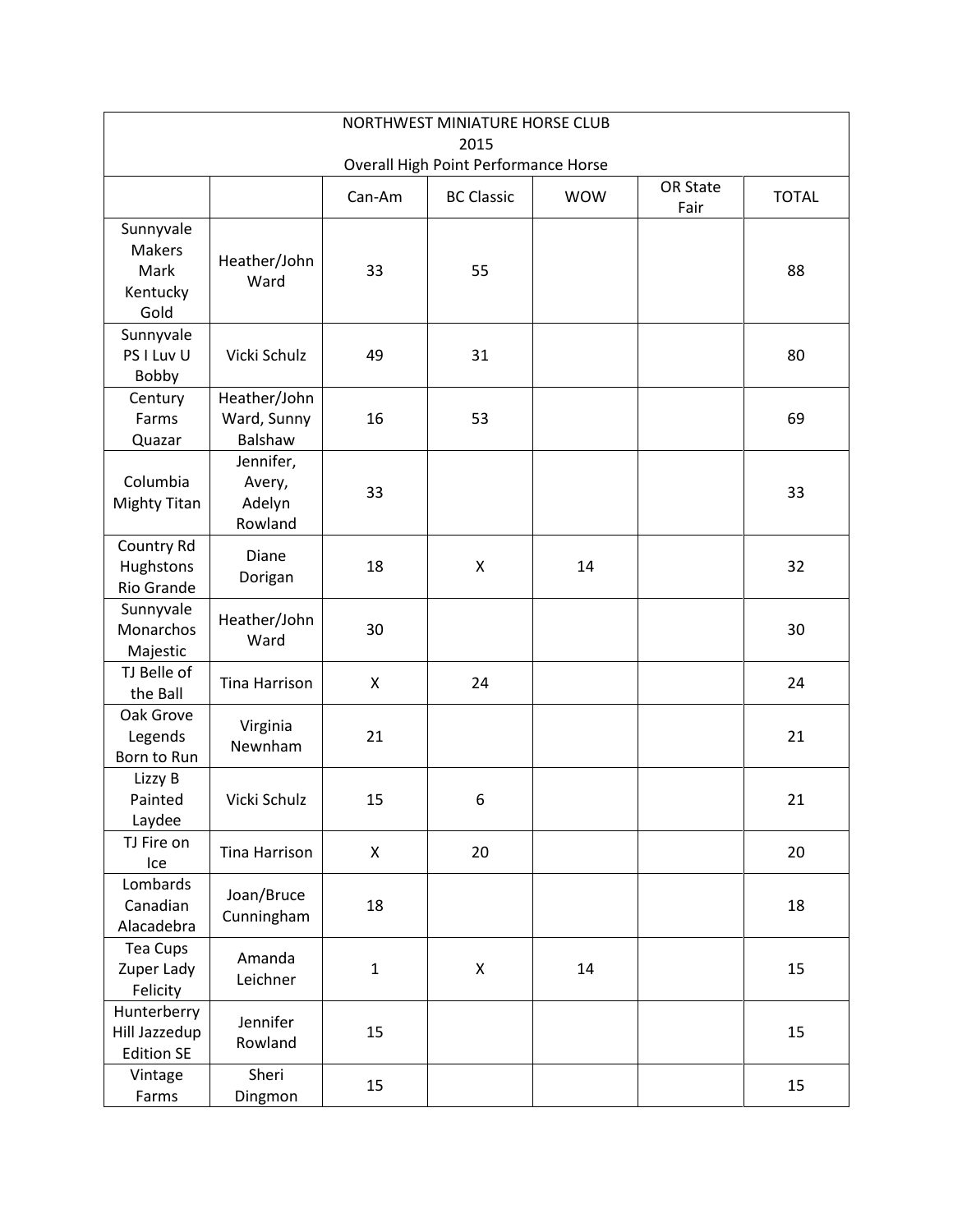| <b>Hallmark</b><br>Memory                          |                                          |                |   |    |                |
|----------------------------------------------------|------------------------------------------|----------------|---|----|----------------|
| Lombards<br>Canadian<br>Alacazoom                  | Joan/Bruce<br>Cunningham                 | 14             |   |    | 14             |
| Hunterberry<br>Hill Jess<br>Marvelous              | Jennifer,<br>Adelyn,<br>Avery<br>Rowland | X              | X | 12 | 12             |
| Sunnyvale<br>Dealers PF<br>Flyer                   | Heather/John<br>Ward                     | 9              |   |    | 9              |
| Heermanns<br>Rippin<br>Rhythms<br>Boy              | Carole/Dan<br>Heermann                   | 9              |   |    | 9              |
| Gallery<br>Originals<br><b>Miss</b><br>Perphection | Kelly Jensen                             | $\overline{2}$ |   |    | $\overline{2}$ |
|                                                    |                                          |                |   |    |                |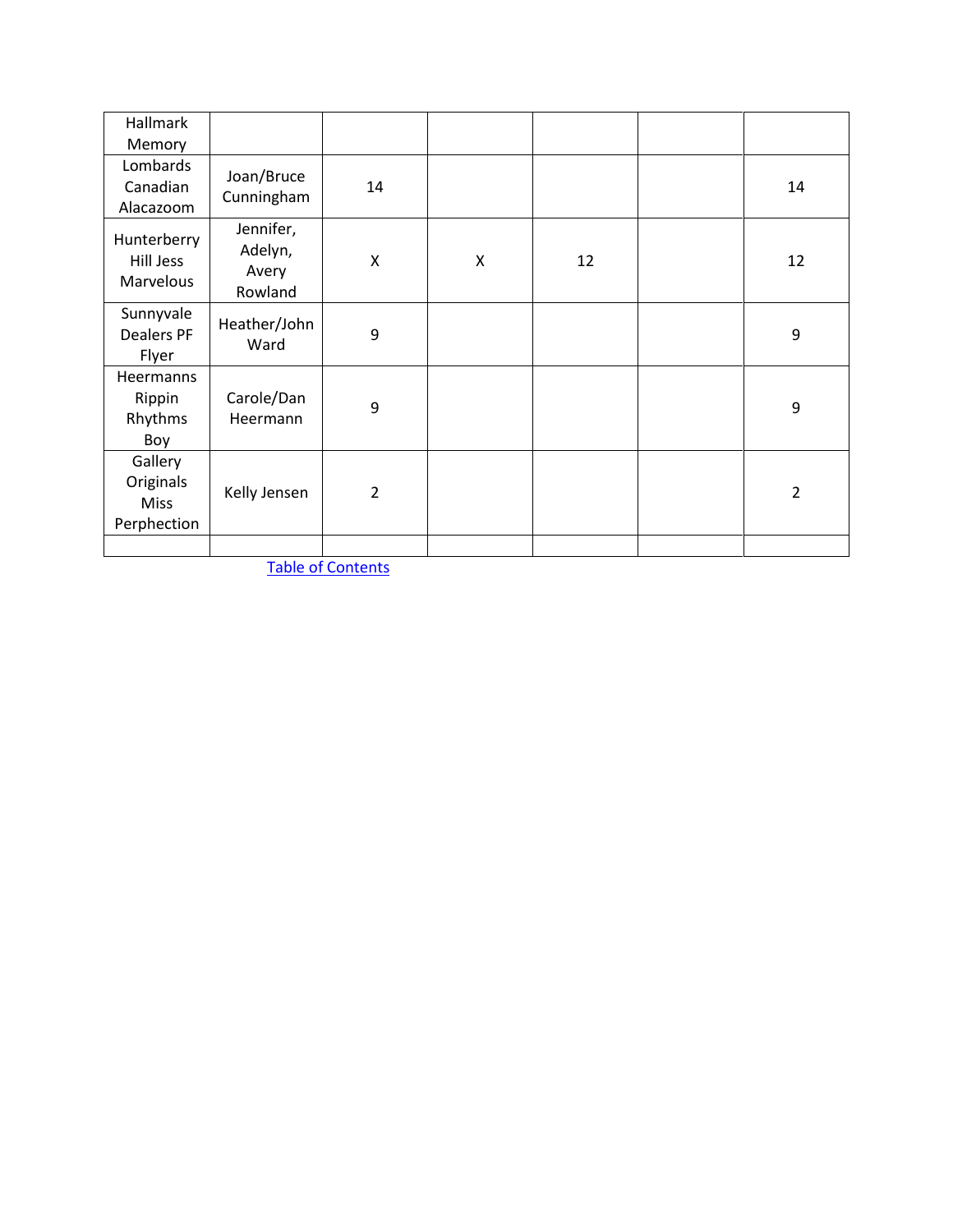<span id="page-10-0"></span>

| NORTHWEST MINIATURE HORSE CLUB                         |                                                                                |    |                    |    |  |     |  |  |  |  |
|--------------------------------------------------------|--------------------------------------------------------------------------------|----|--------------------|----|--|-----|--|--|--|--|
| 2015<br><b>Overall High Point Driving</b>              |                                                                                |    |                    |    |  |     |  |  |  |  |
|                                                        | <b>BC Classic</b><br><b>WOW</b><br><b>TOTAL</b><br>Can-Am<br><b>State Fair</b> |    |                    |    |  |     |  |  |  |  |
| Sunnyvale<br><b>Makers</b><br>Mark<br>Kentucky<br>Gold | Heather/John Ward                                                              | 52 | 51                 |    |  | 103 |  |  |  |  |
| Century<br>Farms<br>Quazar                             | Heather/John<br>Ward/Sunny Balshaw                                             | 37 | 50                 |    |  | 87  |  |  |  |  |
| Los Arboles<br>Odysseys<br>Rangler                     | Heather/John Ward                                                              | 79 |                    |    |  | 79  |  |  |  |  |
| Sunnyvale<br>PS I Luv U<br>Bobby                       | Vicki Schulz                                                                   | 32 | 42                 |    |  | 74  |  |  |  |  |
| <b>VFM Tour</b><br>De France                           | Kelsey Logue                                                                   | 51 | X                  | 21 |  | 72  |  |  |  |  |
| <b>VFM Fairest</b><br>Image                            | Katie Hansen                                                                   | 32 | X                  | 34 |  | 66  |  |  |  |  |
| Hunterberry<br>Hill<br>Jazzedup<br><b>Edition SE</b>   | Jennifer Rowland                                                               | 66 |                    |    |  | 66  |  |  |  |  |
| TJ Belle of<br>the Ball                                | <b>Tina Harrison</b>                                                           | X  | 66                 |    |  | 66  |  |  |  |  |
| Marystown<br>McDreamy                                  | Jacob Elliot/Richardson                                                        | X  | X                  | 62 |  | 62  |  |  |  |  |
| Woodland<br>Acre Bi<br>Dandy's Fire<br>Design          | Jacob Elliot/Richard<br>Erickson                                               | X  | $\pmb{\times}$     | 60 |  | 60  |  |  |  |  |
| Gallery<br>Originals<br>Miss<br>Perphection            | Kelly Jensen                                                                   | 45 | $\pmb{\mathsf{X}}$ | 12 |  | 57  |  |  |  |  |
| Country Rds<br>Hughstons<br>Rio Grande                 | Diane Dorigan                                                                  | 31 | $\pmb{\mathsf{X}}$ | 26 |  | 57  |  |  |  |  |
| Vintage<br>Farms<br>Tuscan<br>Tango                    | Olivia Abboud                                                                  | 10 | $\pmb{\mathsf{X}}$ | 42 |  | 52  |  |  |  |  |
| Lombards<br>Canadian                                   | Joan/BruceCunningham                                                           | 52 |                    |    |  | 52  |  |  |  |  |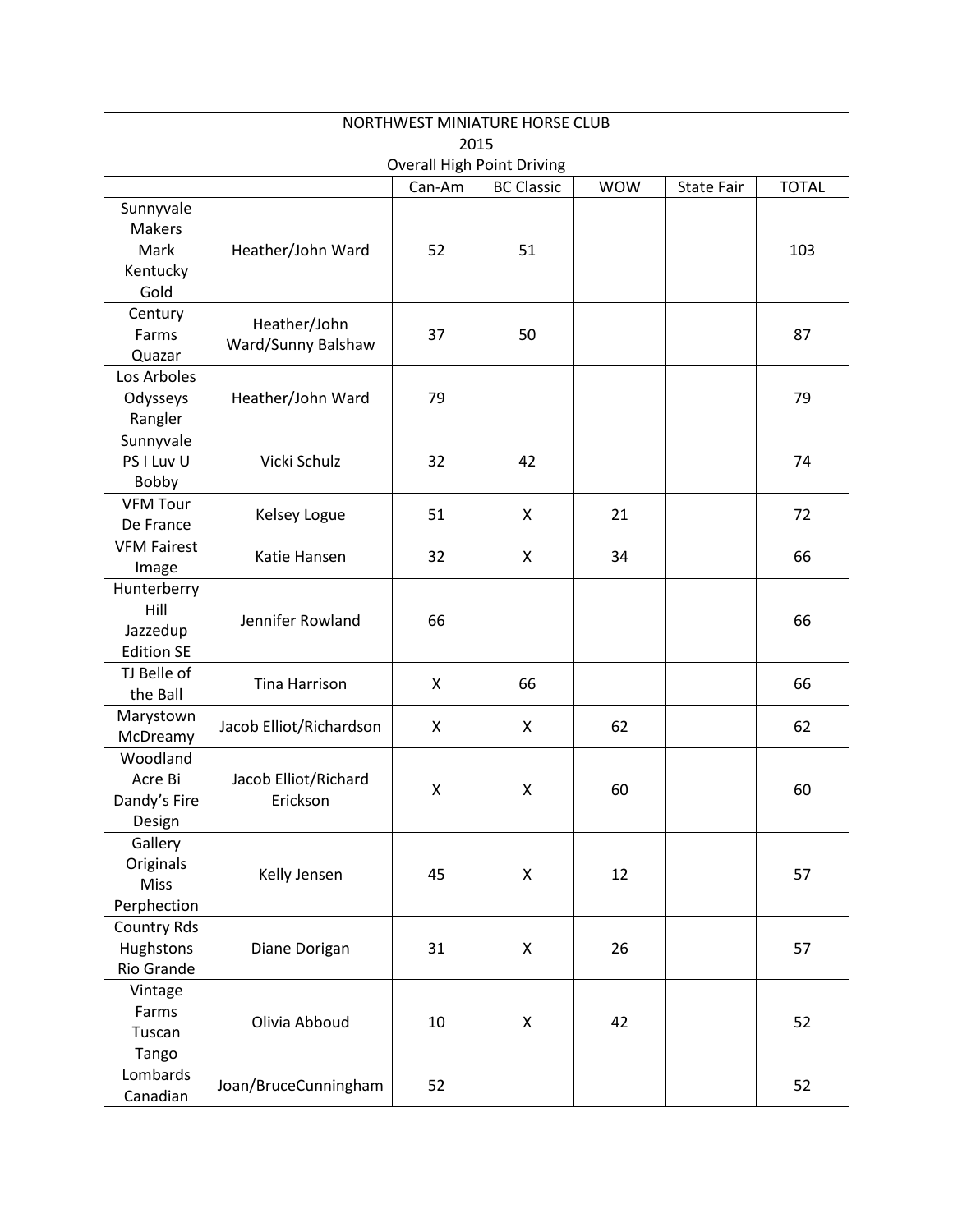| Alacadebra           |                         |                |    |    |    |
|----------------------|-------------------------|----------------|----|----|----|
| Little King's        | Jacob Elliot/Richard    |                |    |    |    |
| Sheza Swan           | Erickson                | X              | X  | 47 | 47 |
| Lombards             |                         |                |    |    |    |
| Canadian             | Joan/Bruce              | 45             |    |    | 45 |
| Alacazoom            | Cunningham              |                |    |    |    |
| JC Fancy             | Dorothy/Ron             |                |    |    |    |
| Free                 | Whiteman                | 43             |    |    | 43 |
| Marystown            |                         |                |    |    |    |
| Heir to              | Jacob Elliot/Richard    | X              | X  | 42 | 42 |
| Glory                | Erickson                |                |    |    |    |
| Sunnyvale            |                         |                |    |    |    |
| Monarchos            | Heather/John Ward       | 42             |    |    | 42 |
|                      |                         |                |    |    |    |
| Majestic<br>Mountain |                         |                |    |    |    |
|                      |                         |                |    |    |    |
| <b>Meadows</b>       | Jennifer, Adelyn, Avery | 39             |    |    | 39 |
| Bey                  | Rowland                 |                |    |    |    |
| Explosion            |                         |                |    |    |    |
| <b>Stars</b>         | Jamie Bethany/Diane     | $\overline{7}$ | X  | 29 | 38 |
| Gladiator            | Dorigan                 |                |    |    |    |
| <b>Bar Ns</b>        | Tammy                   |                |    |    |    |
| Check Out            | Osgood/Dorothy          |                |    |    | 37 |
| My Assets            | Whiteman                |                |    |    |    |
| Day Hill             |                         |                |    |    |    |
| <b>Unos Cigars</b>   | Tammy Osgood            | 36             |    |    | 36 |
| Reload               |                         |                |    |    |    |
| Vintage              |                         |                |    |    |    |
| Farms                | Lee Foxall              | 11             | Χ  | 24 | 35 |
| Simply               |                         |                |    |    |    |
| Awesome              |                         |                |    |    |    |
| TJ Make              |                         |                |    |    |    |
| Mine Sugar           | <b>Tina Harrison</b>    | X              | 35 |    | 35 |
| Coated               |                         |                |    |    |    |
| Vintage              |                         |                |    |    |    |
| Farms                | Jennifer, Adelyn, Avery |                |    |    | 34 |
| Midnight             | Rowland                 |                |    |    |    |
| Waltz                |                         |                |    |    |    |
| Erik's Prince        | Jacob Elliot/Richard    | X              | X  | 33 |    |
| Thor                 | Erickson                |                |    |    |    |
| Oak Grove            |                         |                |    |    |    |
| Legends              | Virginia Newnham        | 20             | X  | 9  | 29 |
| Born to Run          |                         |                |    |    |    |
| <b>Scott Creek</b>   |                         |                |    |    |    |
| Jaded                | Joanne/Larry Ross       | 11             | X  | 17 | 28 |
| Commotion            |                         |                |    |    |    |
| <b>Scott Creek</b>   |                         |                |    |    |    |
| Monarch in           | Lisa Mangles            | X              | 25 |    | 25 |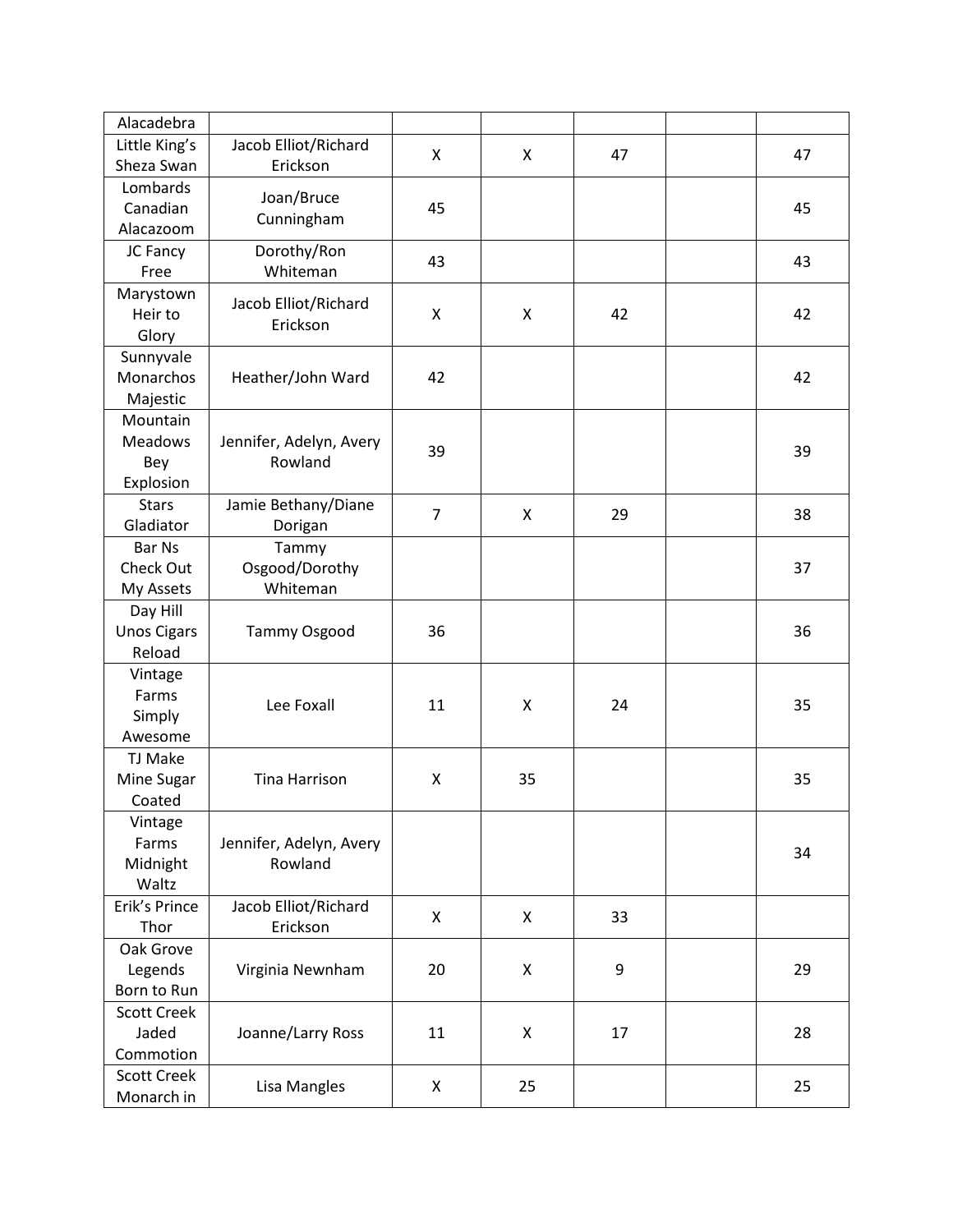| Motion            |                         |    |    |                |                |
|-------------------|-------------------------|----|----|----------------|----------------|
| Zarzuelas         |                         |    |    |                |                |
| Corithinian       | Roberta Hardy           | 12 | X  | 8              | 20             |
| Adonis            |                         |    |    |                |                |
| Bonsai Run        |                         |    |    |                |                |
| and Don't         | <b>Sharon Dickens</b>   | 12 | X  | $\overline{7}$ | 19             |
| Look Back         |                         |    |    |                |                |
| Bonsai Run        |                         |    |    |                |                |
| Fool's Gold       | Gaylene Bartel          | 19 |    |                | 19             |
| Lymrick's         |                         |    |    |                |                |
| Irresistible      | Jennifer, Adelyn, Avery | 18 |    |                | 18             |
| Force             | Rowland                 |    |    |                |                |
| Casino Gold       |                         |    |    |                |                |
| Vader High        | <b>Christine Mood</b>   | X  | X  | 15             | 15             |
| roller            |                         |    |    |                |                |
| Miracle           |                         |    |    |                |                |
| Grosshill         |                         |    |    |                |                |
| Dandy             | Jennifer, Adelyn, Avery | 15 |    |                | 15             |
| Special           | Rowland                 |    |    |                |                |
| Edition           |                         |    |    |                |                |
| TJ Sound          | <b>Tina Harrison</b>    | X  | 12 |                | 12             |
| the Alarm         |                         |    |    |                |                |
| Little Feats      | Garret/Laura            |    |    |                |                |
| Risky             | Harrington              | 12 |    |                | 12             |
| <b>Bizness</b>    |                         |    |    |                |                |
| Shalamara         |                         |    |    |                |                |
| Acres             | Jessica Kimball         | 12 |    |                | 12             |
| Midnight<br>Jewel |                         |    |    |                |                |
| Hunterberry       |                         |    |    |                |                |
| <b>Hill Jess</b>  | Jennifer, Adelyn, Avery | 10 |    |                | 10             |
| Marvelous         | Rowland                 |    |    |                |                |
| Samis             |                         |    |    |                |                |
| Rewind            | Susan Langfelder        | X  | X  | $\overline{7}$ | $\overline{7}$ |
| Sunnyvale         |                         |    |    |                |                |
| <b>Dealers PF</b> | Heather/John Ward       | 3  |    |                | 3              |
| Flyer             |                         |    |    |                |                |
|                   |                         |    |    |                |                |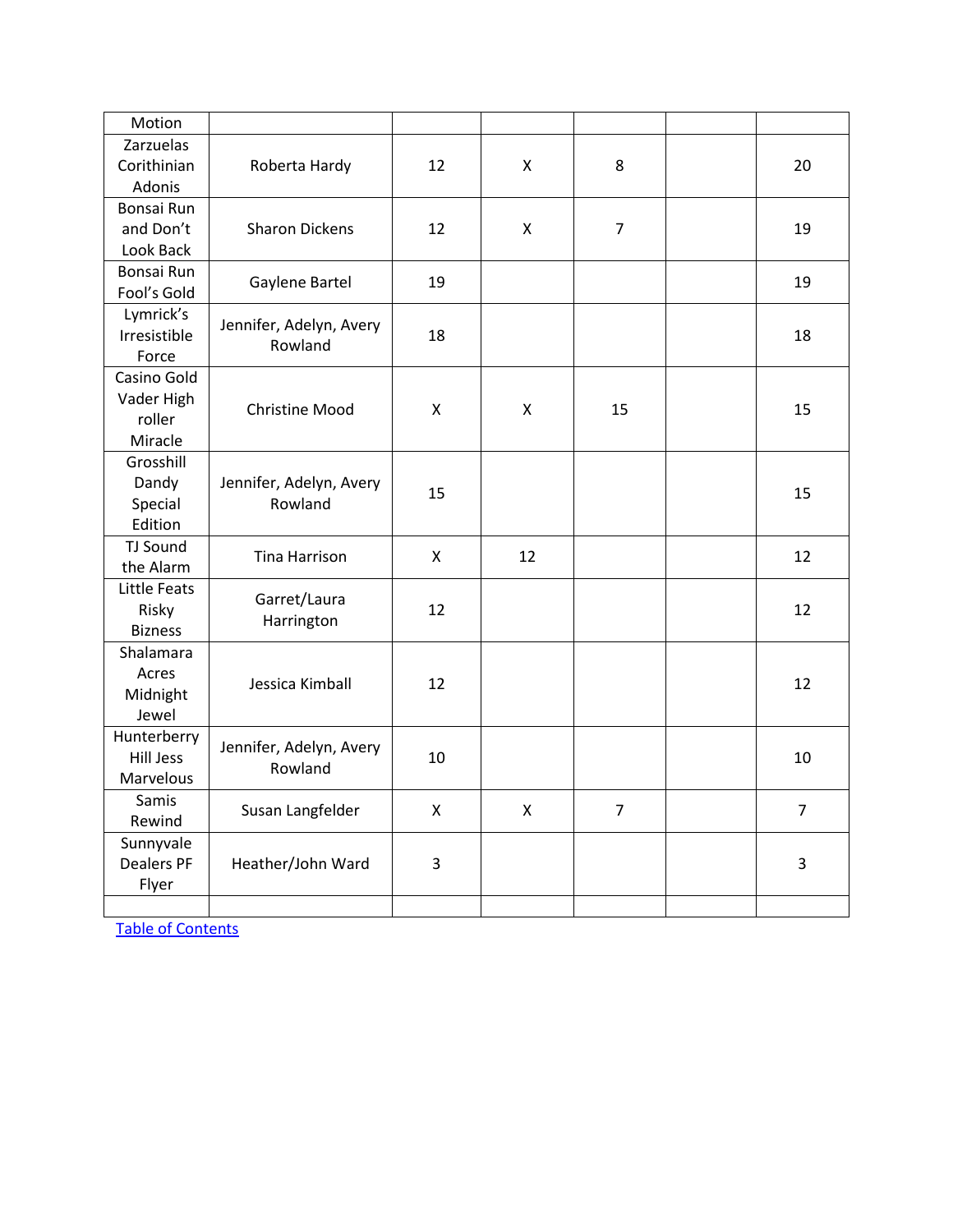<span id="page-13-0"></span>

| NORTHWEST MINIATURE HORSE CLUB<br>2015<br>George Roberge Memorial Trophy |                                                                               |    |    |    |  |    |  |  |
|--------------------------------------------------------------------------|-------------------------------------------------------------------------------|----|----|----|--|----|--|--|
|                                                                          | <b>BC Classic</b><br><b>TOTAL</b><br><b>WOW</b><br>OR State<br>Can-Am<br>Fair |    |    |    |  |    |  |  |
| <b>Scott Creek</b><br>Cajun<br>Commotion                                 | Joanne/Larry<br><b>Ross</b>                                                   | 23 | Χ  | 22 |  | 45 |  |  |
| TJ Fire on<br>Ice                                                        | Tina<br>Harrison                                                              | X  | 19 |    |  | 19 |  |  |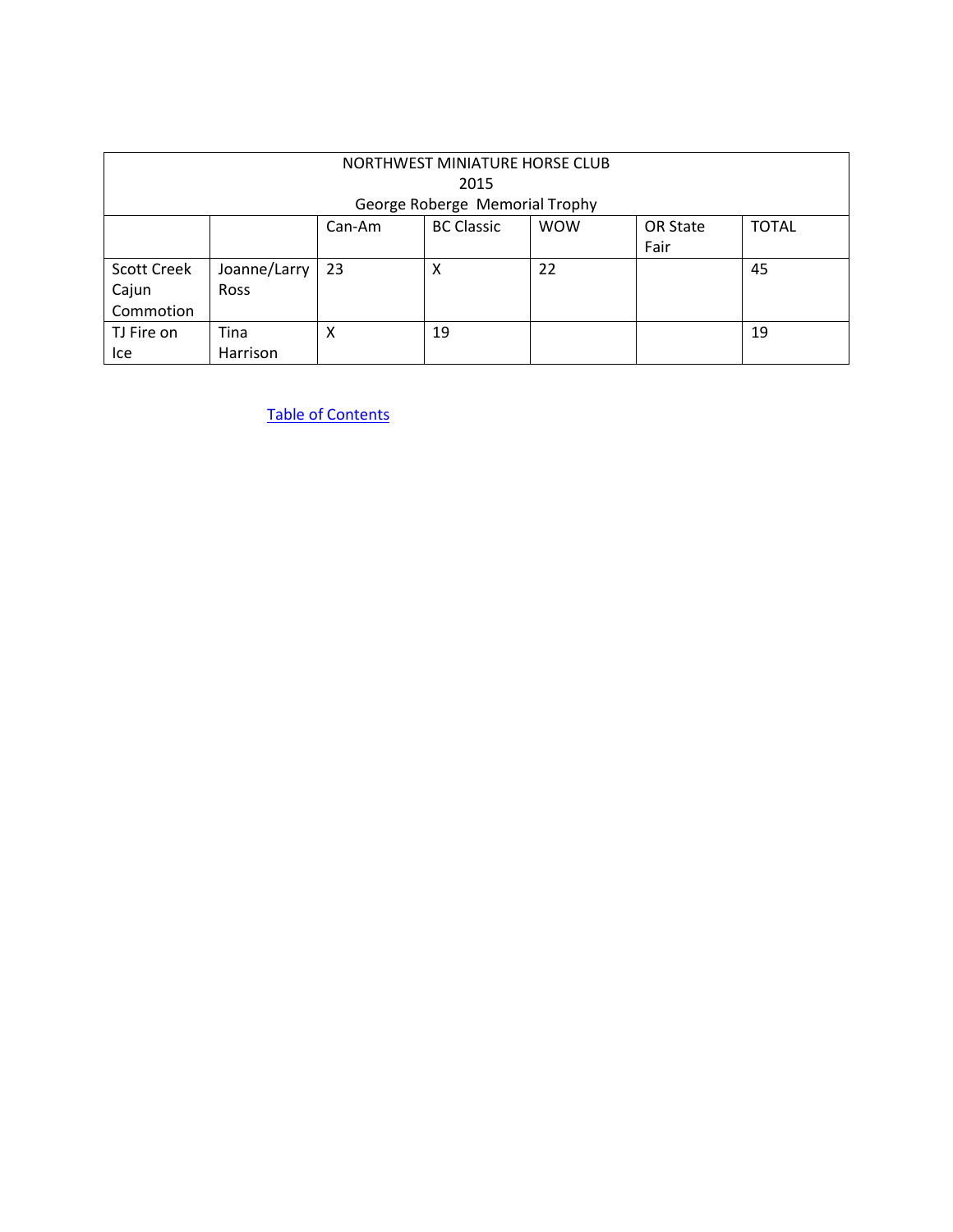### NORTHWEST MINIATURE HORSE CLUB

2015

#### Heermann All Around

<span id="page-14-0"></span>

|                                    |                      | Can-Am       | <b>BC Classic</b> | Wow | OR State<br>Fair | <b>TOTAL</b> |
|------------------------------------|----------------------|--------------|-------------------|-----|------------------|--------------|
| Sunnyvale<br>PS I Luv U<br>Bobby   | Vicki Schulz         | 58           | 73                |     |                  | 131          |
| TJ Belle of<br>the Ball            | Tina Harrison        | $\mathsf{X}$ | 72                |     |                  | 72           |
| Sunnyvale<br>Monarchos<br>Majestic | Heather/John<br>Ward | 61           |                   |     |                  | 61           |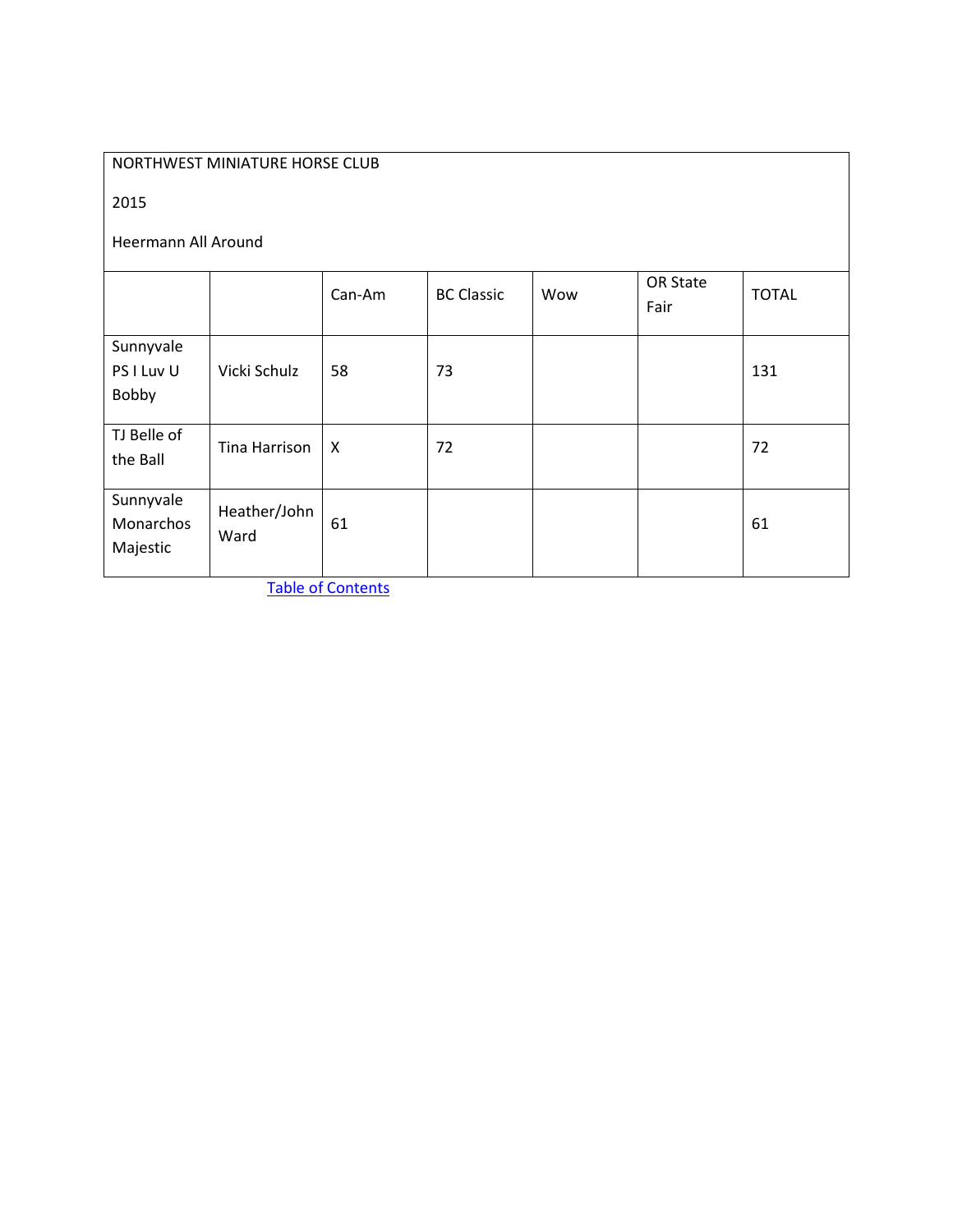<span id="page-15-0"></span>

| NORTHWEST MINIATURE HORSE CLUB                  |                   |        |                     |            |          |              |
|-------------------------------------------------|-------------------|--------|---------------------|------------|----------|--------------|
| 2015                                            |                   |        |                     |            |          |              |
|                                                 |                   |        | <b>Twiggy Award</b> |            | OR State |              |
|                                                 |                   | Can-Am | <b>BC Classic</b>   | <b>WOW</b> | Fair     | <b>TOTAL</b> |
| Oak Grove<br>Legends<br>Born to run             | Devlin<br>Newnham | 40     | $\pmb{\times}$      | 86         |          | 126          |
| Bonsai Run<br>Valencia                          | Payten<br>Creecy  | 51     | X                   | 56         |          | 107          |
| Emerald<br>Valley's<br>Strike It<br>Lucky       | Parker<br>Creecy  | 33     | X                   | 60         |          | 93           |
| Vintage<br>Farms<br>Simply<br>Awesome           | <b>Ivy Foxall</b> | 21     | $\pmb{\mathsf{X}}$  | 43         |          | 64           |
| CNF GQs<br><b>Black Label</b>                   | Devlin<br>Newnham | 34     | $\pmb{\times}$      | 30         |          | 64           |
| Lymrick's<br>Irresistible<br>Force              | Avery<br>Rowland  | 64     |                     |            |          | 64           |
| Sunnyvale<br>Makers<br>Mark<br>Kentucky<br>Gold | Sunny<br>Balshaw  | 28     | 36                  |            |          | 64           |
| Dayspring<br>Dare to<br>Dream                   | Brooklyn<br>Ervin | 28     | $\mathsf{X}$        | 31         |          | 59           |
| Century<br>Farms<br>Quazar                      | Sunny<br>Balshaw  | 11     | 40                  |            |          | 51           |
| Emerald<br>Valley's<br>Definitely<br>Awesome    | Presley<br>Creecy | 19     | $\mathsf X$         | 28         |          | 47           |
| Oak Bay<br>Burnished<br>edition                 | Olivia<br>Tucker  | 13     | $\pmb{\times}$      | 29         |          | 42           |
| <b>VFM Banana</b><br>Anna Bo<br><b>Banna</b>    | Ben Hansen        | 21     | X                   | 21         |          | 42           |
| Mostly<br>Minis Top<br>Secret                   | Brooklyn<br>Ervin | 20     | $\mathsf X$         | 21         |          | 41           |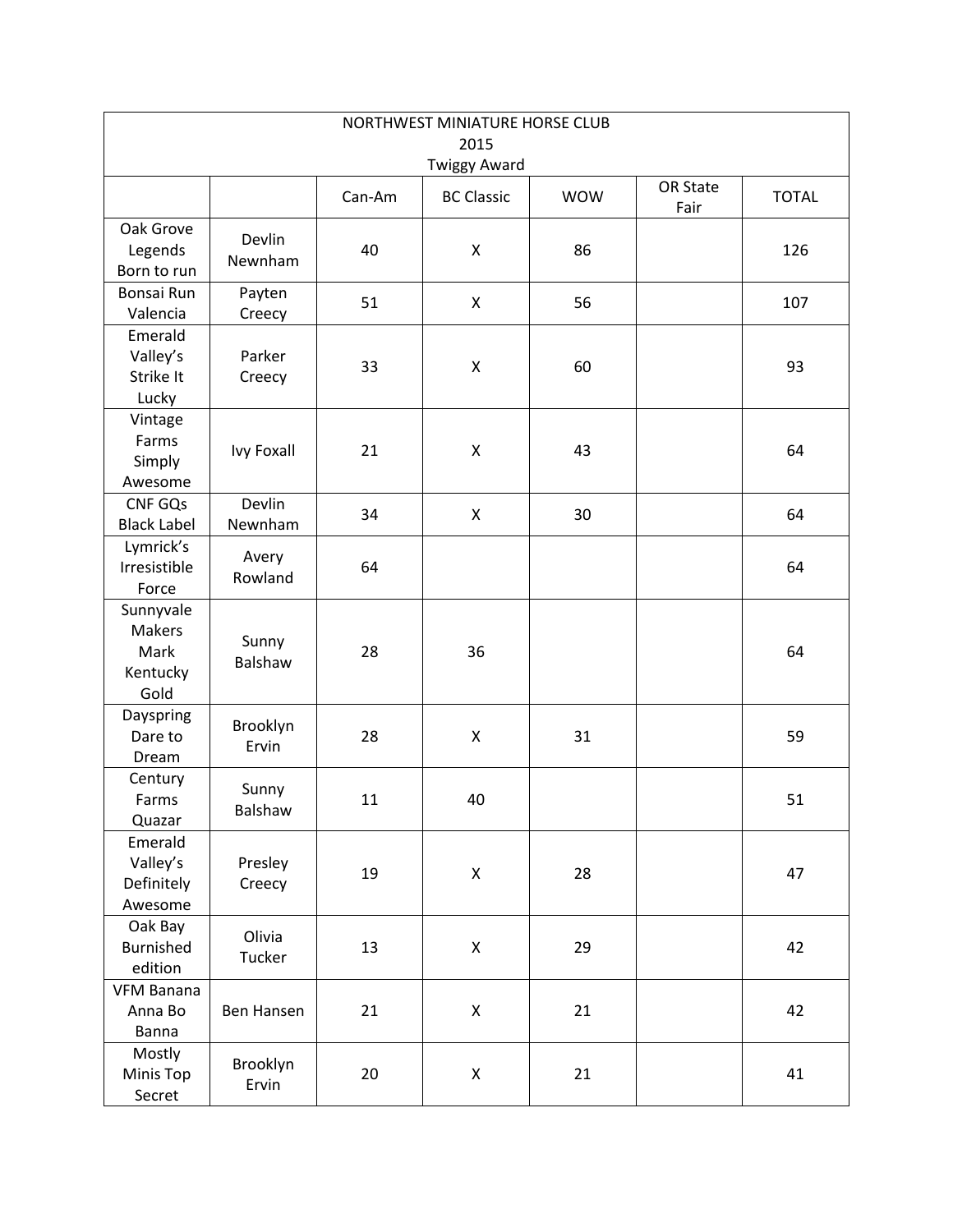| Los Arboles<br>Odyssey's<br>Rangler                | Sunny<br>Balshaw         | 33 |                    |    | 33 |
|----------------------------------------------------|--------------------------|----|--------------------|----|----|
| Viewcrest<br>Captain<br>Morgan                     | Payten<br>Creecy         | 13 | $\pmb{\mathsf{X}}$ | 20 | 33 |
| <b>Scott Creek</b><br>Jazz tribute                 | Nathan<br>Howell         | X  | X                  | 32 | 32 |
| Hunterberry<br>Hill Jazzedup<br><b>Edition SE</b>  | Avery<br>Rowland         | 29 |                    |    | 29 |
| Hunterberry<br><b>Hill Jess</b><br>marvelous       | Avery<br>Rowland         | 12 | X                  | 17 | 29 |
| Candylands<br>Cocis Wild<br>Girl                   | Parker<br>Creecy         | 12 | X                  | 15 | 27 |
| VFM Banana<br>Anna Bo<br>Banna                     | Jordan Van<br>Fleet      | 25 |                    |    | 25 |
| Alliance<br>Mister GQ                              | <b>Brooke</b><br>White   | 22 |                    |    | 22 |
| Celebrations<br>Tennessee<br>Lily                  | Presley<br>Creecy        | 22 |                    |    | 22 |
| Bonsai Run<br>Fool's Gold                          | Morgan<br>McGuire        | 19 |                    |    | 19 |
| Gallery<br>Originals<br><b>Miss</b><br>Perphection | Morgan<br><b>McGuire</b> | 18 |                    |    | 18 |
| Candylands<br>Cocis Wild<br>Girl                   | Presley<br>Creecy        | X  | X                  | 16 | 16 |
| CA Little<br>King's Copy<br>Cat                    | Chantel<br>Downing       | Χ  | $\mathsf X$        | 14 | 14 |
| Sunnyvale<br>Monarchos<br>Majestic                 | Sunny<br>Balshaw         | 11 |                    |    | 11 |
| Diamond F<br>Special<br>Edition                    | Nathan<br>Howell         | 9  |                    |    | 9  |
| Grosshill<br>Dandy's<br>Special<br>Edition         | Avery<br>Rowland         | 8  |                    |    | 8  |